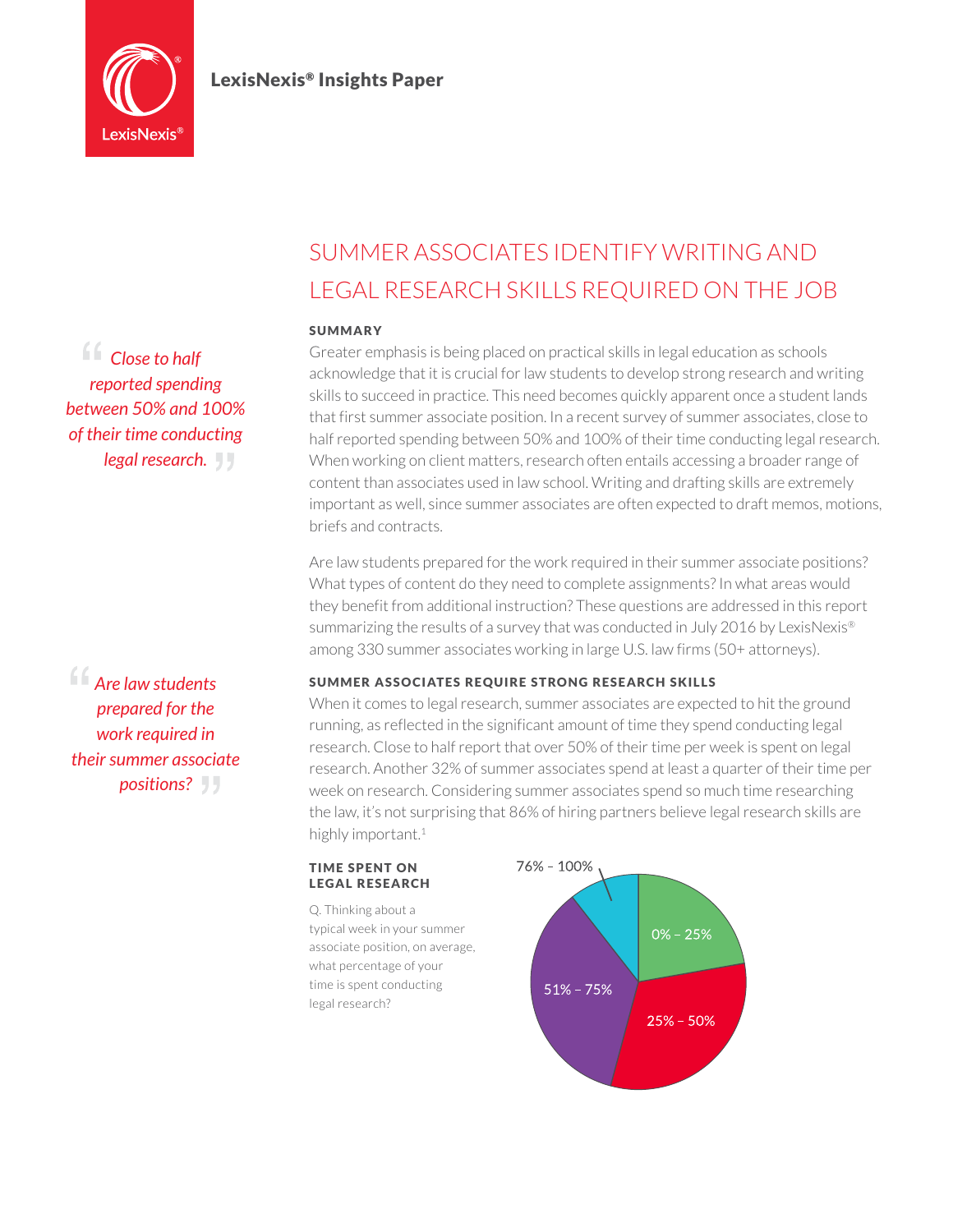*Almost all summer associates access case law and statutes in the scope of their work.*

### SUMMER ASSOCIATES ACCESS A VARIETY OF CONTENT ON THE JOB

Summer associates' projects require them to access content similar to that which new associates use in practice.2 As one would expect, almost all summer associates access case law and statutes in the scope of their work, and 66% use citation analysis services. Summer associates quickly learn that treatises are used extensively in practice, since at 62%, they are by far the most accessed secondary source. Treatises are followed by law reviews and practice guides at 42% and 39%, respectively. Approximately one-third also accessed regulations, administrative rulings and briefs. Pleadings and motions, dockets, legal news and court rules were used to a lesser extent.

#### **LEGAL CONTENT USED**

Q. Which types of content do you access when conducting legal research as a summer associate?

| 97.3%        | State and federal case law                                      |
|--------------|-----------------------------------------------------------------|
| 87.0%        | State and federal statutes                                      |
| 66.4%        | Citation analysis (Shepard's <sup>®</sup> , KeyCite®, etc.)     |
| 62.4%        | <b>Treatises</b>                                                |
| 42.4%        | Law reviews                                                     |
| <b>39.1%</b> | Regulatory/regulations                                          |
| 38.5%        | Practice guides                                                 |
| 35.5%        | Administrative rulings                                          |
| <b>33.9%</b> | <b>Briefs</b>                                                   |
| 33.0%        | Other case law (other states outside your jurisdiction/country) |
| 28.8%        | State and federal legislative history                           |
| 27.3%        | Restatements and jurisprudence                                  |
| 27.3%        | <b>American Law Reports</b>                                     |
| <b>26.7%</b> | Pleadings and motions                                           |
| 20.6%        | <b>Dockets</b>                                                  |
| 20.6%        | Legal news                                                      |
| 17.0%        | Court rules                                                     |

*51% claim they were not prepared for one or more research assignments.*

#### SUMMER ASSOCIATES ARE SPLIT BETWEEN THOSE WHO FEEL FULLY PREPARED AND THOSE WHO DO NOT FEEL FULLY PREPARED FOR THEIR RESEARCH ASSIGNMENTS

Although half of the summer associates surveyed felt competent completing all their legal research assignments, 51% claim they were not prepared for one or more research assignments. In particular, summer associates would benefit from additional training in regulatory research, secondary sources, verdicts, briefs and dockets, case law research, citation analysis and public records.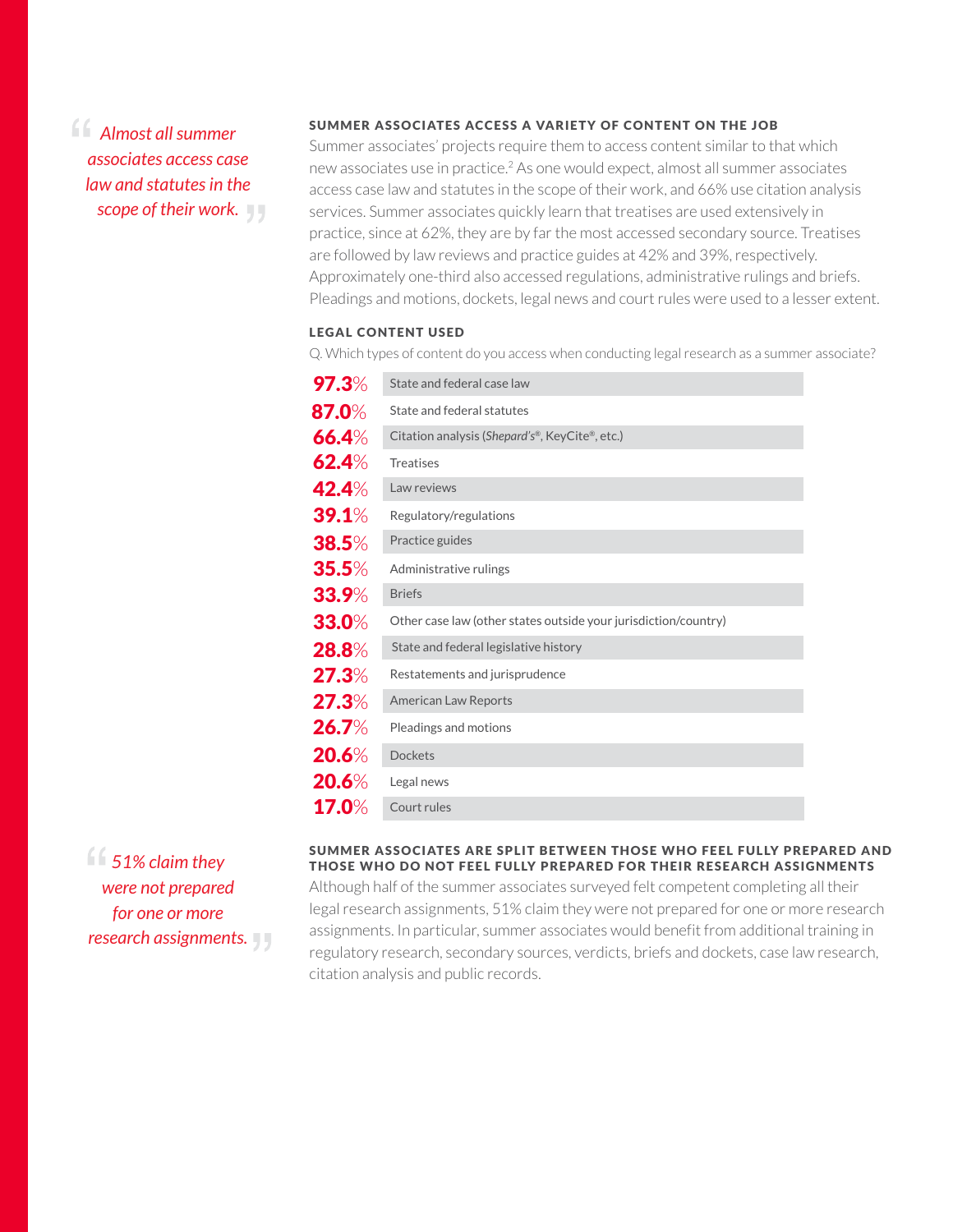#### Additional research skills

Q. Which legal research skills would you have liked more instruction on?

| 33.9%        | Regulatory research (administrative law)        |
|--------------|-------------------------------------------------|
| 27.3%        | Secondary sources                               |
| 24.8%        | Verdicts, briefs and dockets                    |
| 23.0%        | Case law research                               |
| 22.7%        | Citation analysis (Shepard's, KeyCite, etc.)    |
| 22.1%        | Public records                                  |
| <b>18.5%</b> | Court rules and transcripts                     |
| <b>18.2%</b> | Statutory research                              |
| 16.1%        | No additional legal research instruction needed |
| <b>10.0%</b> | Legal news                                      |

Regarding online legal research systems, 36% of summer associates think more instruction on using Lexis Advance® and Westlaw® in law school would have helped them in their summer jobs.

#### OVERALL, SUMMER ASSOCIATES FELT PREPARED TO COMPLETE WRITING ASSIGNMENTS

While 65% of summer associates felt fully prepared to complete all writing and drafting assignments, 35% had one or more writing assignments they were not fully prepared to complete. Between 20% and 30% of summer associates said they would benefit from additional training on drafting contracts, memos, pleadings and motions and briefs.

#### Additional writing and drafting skills

Q. Which writing or drafting skills would you have liked more instruction on?

| <b>29.7%</b> | Contracts             |
|--------------|-----------------------|
| 28.8%        | Memo writing          |
| 22.7%        | Pleadings and motions |
| 21.5%        | <b>Briefs</b>         |
| 16.4%        | Client communications |
| 13.6%        | Email etiquette       |
| 11.8%        | Legal forms           |
| 10.3%        | Interrogatories       |
| 10.0%        | Demand letters        |
| $5.2\%$      | Jury questionnaires   |

#### **CONCLUSION**

Research and writing skills have always been at the core of the law school curriculum. Fundamental skills are typically taught in the first-year legal research and writing program, and many law schools offer or require advanced courses in legal research or writing, among other opportunities. But do the number of credits and hours dedicated to legal research and writing align with the time summer associates and new attorneys spend exercising these skills in practice?

*Between 20% and 30% of summer associates said they would benefit from additional training on drafting contracts, memos, pleadings and motions and briefs.*